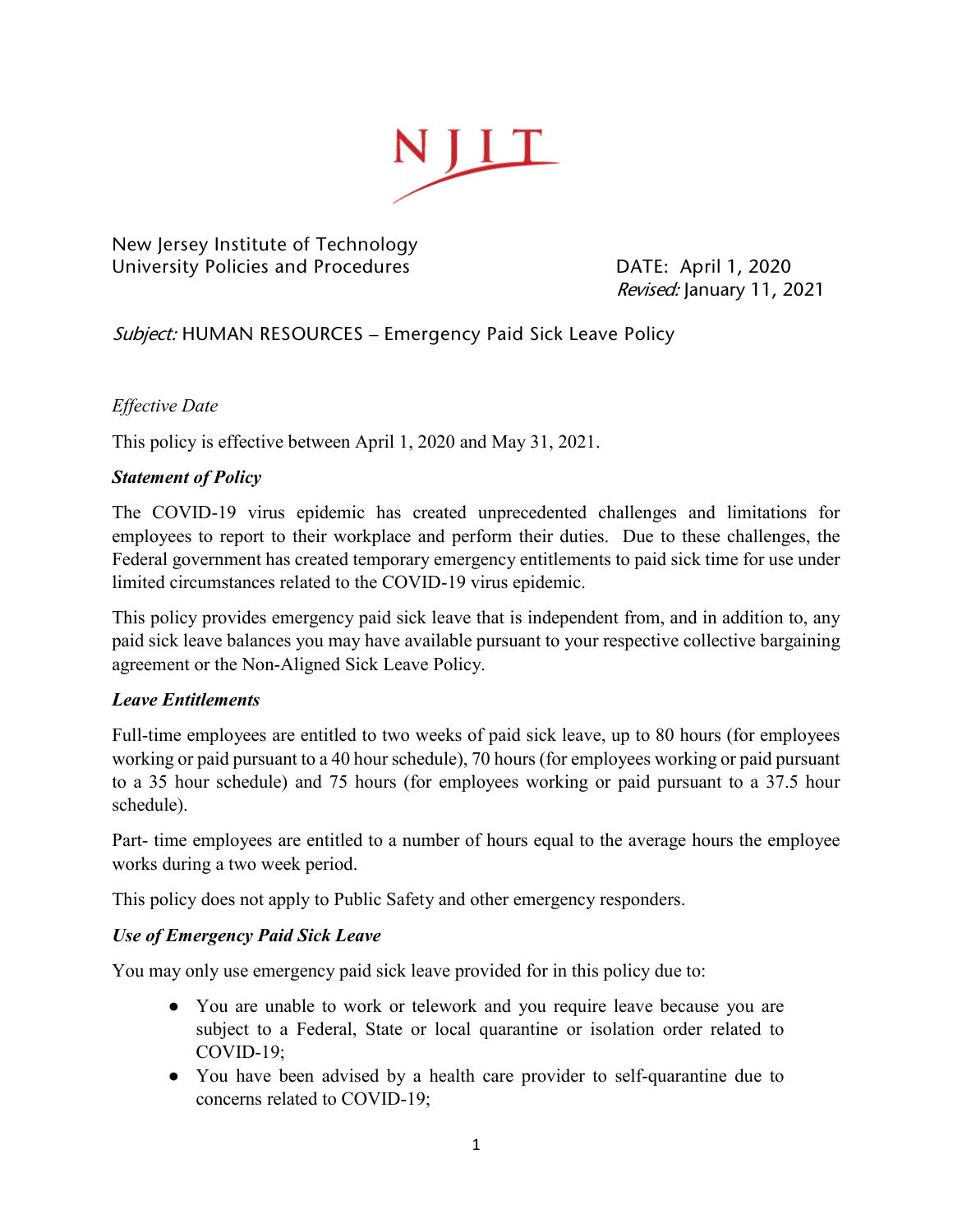- You are experiencing symptoms of COVID-19 and are seeking medical diagnosis;
- You are caring for an individual who is subject to a Federal, State or local quarantine or isolation order related to COVID-19;
- You are caring for a son or daughter whose school or child care provider is closed or your child's child care provider is unavailable due to COVID-19 precautions;
- You are experiencing any other substantially similar condition as defined by the Federal Government.

# *Amount Paid During Use of Emergency Sick Leave – Employee's quarantine or diagnosis*

You will be paid your normal rate for each day of emergency paid sick leave, capped at \$511 per day used if:

- You are subject to a Federal, State or local quarantine or isolation order related to COVID-19;
- You have been advised by a health care provider to self-quarantine due to concerns related to COVID-19; or
- You are experiencing symptoms of COVID-19 and are seeking medical diagnosis.

If you use emergency paid sick leave for any of the reasons defined in this section of our policy, your total emergency paid sick leave payments will not exceed \$5,110.

# *Amount Paid During Use of Emergency Sick Leave - School closings, closure or unavailability of child-care, other reasons defined by the Federal Government*

You will be paid your normal rate for each day of paid sick leave, capped at \$200 per day used if:

- You are caring for an individual who is subject to a Federal, State or local quarantine or isolation order related to COVID-19;
- You are caring for a child whose school or child care provider is closed or your child's child care provider is unavailable due to COVID-19 precautions;
- You are experiencing any other substantially similar condition as defined by the Federal Government.

If you use emergency paid sick leave for any of the reasons defined in this section of our policy, your total emergency paid sick leave payments will not exceed \$2,000.

# *How to Use Emergency Paid Sick Leave*

If you are unable to work for any of the reasons included in this policy and wish to use your emergency paid sick leave provided pursuant to this policy, you should email your supervisor as soon as practicable on or after the first day you plan to use emergency paid sick leave and copy the Department of Human Resources at [benefits@njit.edu.](mailto:benefits@njit.edu)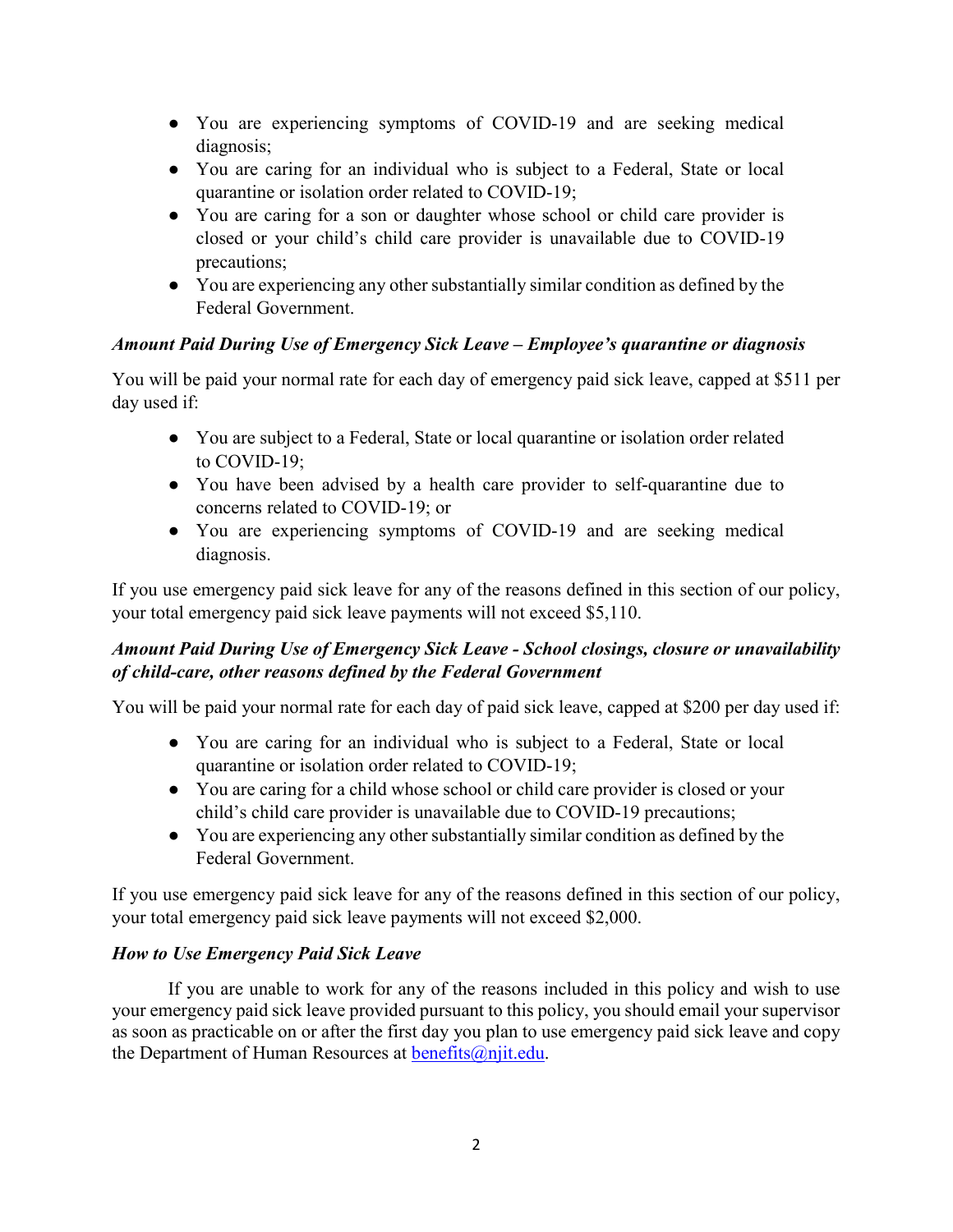You should tell your supervisor the expected amount of emergency paid sick leave days you will use. If you know how many emergency paid sick leave days you will need to use, your supervisor will tell you whether you must call out daily during your absence.

If you are unable to call on your own behalf because you are experiencing symptoms of COVID-19, any adult member of your family may call on your behalf.

If you have questions about whether your absence qualifies for emergency paid sick leave, please contact the Department of Human Resources at [benefits@njit.edu.](mailto:sandra.matosdias@njit.edu)

#### *Documentation*

If you are using emergency paid sick leave, we reserve the right to request a written statement from you that indicates the dates of your expected leave, a statement of the COVID-19 reason that you are asking for leave, with written support (i.e. a posting from your child's school indicating the closure) and a statement that you are not able to work or telework for that reason.

If you are using emergency paid sick leave because you are ordered or advised to selfquarantine or caring for another individual who has been ordered or advised to self-quarantine, documentation should be provided to identify governmental entity or health care provider who has issued the quarantine, and if for another individual, the identity of the individual for whom you are providing care, and your relationship to them.

If you are using emergency paid sick leave because your child's school or place of care has closed, documentation should be provided that confirms that you are the only individual available to provide care for the child/children, to identify the name and ages of the child/children, the name of the closed school(s) or day care provider(s). If the child is older than 14 years of age, a statement should be provided detailing special circumstances as to why the child older than 14 needs care during daylight hours.

#### *Supplementing Pay with Other Leave Balances*

During your use of emergency paid sick leave, you may request use of any other paid time-off balances to supplement the pay received for emergency paid sick leave. If you wish to supplement your emergency paid sick leave, you should send an email to your manager, copying Department of Human Resources at benefits  $\omega$ njit.edu on your first day of absence. If you know, you should also indicate the expected duration of your absence at that time. Providing notice on the first day of absence helps us ensure you are using the benefit you prefer. Use of emergency paid sick leave, with or without supplemental usage of other leave banks, will need to be inputted into the Web Time Entry System.

#### *Overlap with Other Leave Policies*

Your use of emergency paid sick leave may also qualify you for leave pursuant to the Family and Medical Leave Act or New Jersey Family Leave Act.